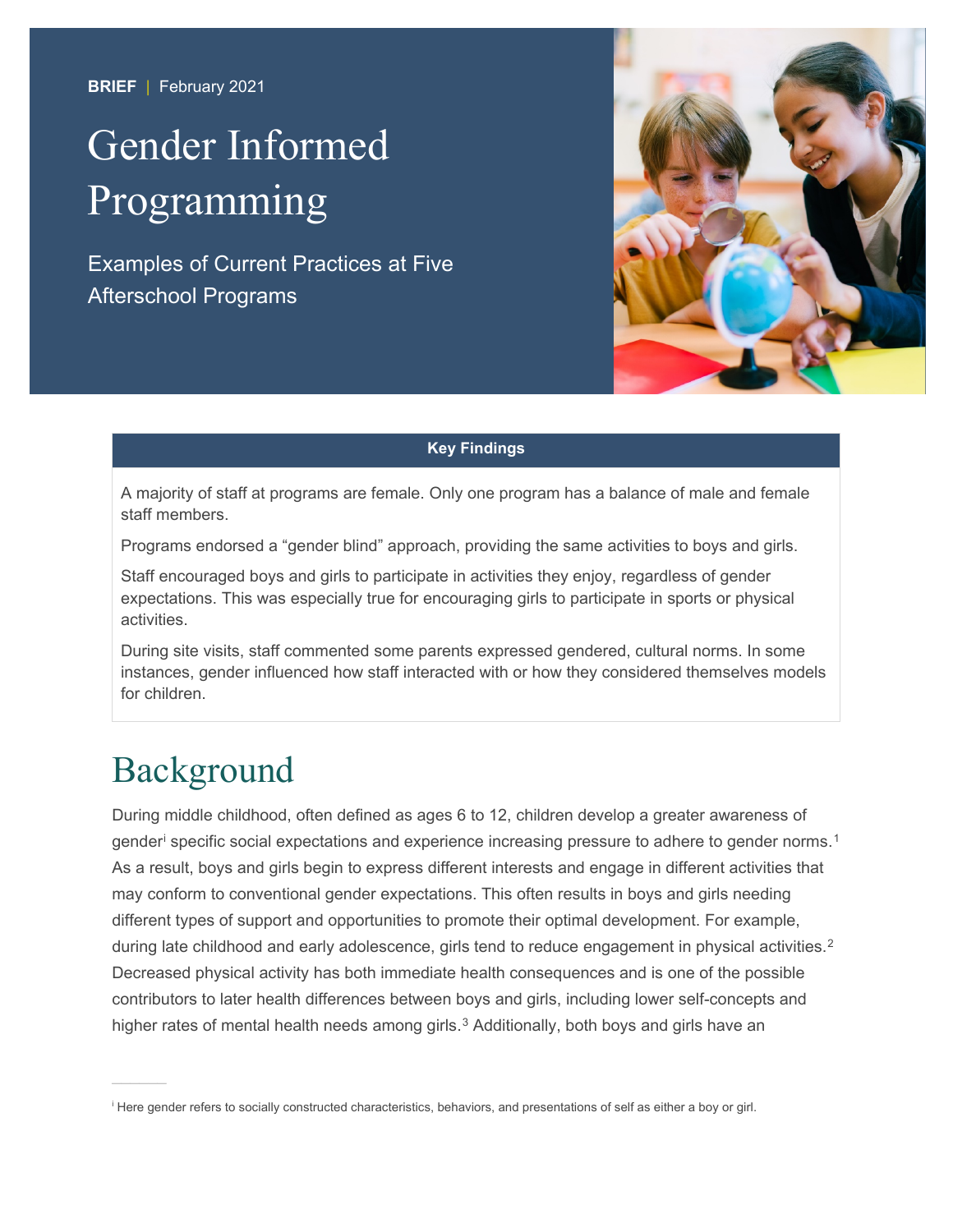increased risk of mental health problems during early adolescence—although this risk increases for girls earlier during adolescence as compared to boys. $^{\rm 4}$  $^{\rm 4}$  $^{\rm 4}$ 

Afterschool programs are well-positioned to support the unique developmental needs of girls and boys to help prevent later behavioral health issues through gender aware programming. These programs reach a significant number of children. In 2014, 7.8 million children participated in an afterschool program and one in four families had a child enrolled.<sup>[5](#page-7-4)</sup> In addition, the nature of program routines and activities are often more flexible than the traditional school day, offering more opportunities to tailor programming to the unique needs of girls and boys. Indeed, high quality programs recognize girls have their own distinct needs, interests, and skills and use gendersensitive strategies to support them. $^{\rm 6}$  $^{\rm 6}$  $^{\rm 6}$  <sup>[7](#page-7-6)</sup>  $^{\rm 8}$  $^{\rm 8}$  $^{\rm 8}$ 

Afterschool programs can support developmental domains in gender informed ways. Gender aware programs intentionally incorporate gender considerations and apply a gender lens during program design and implementation. According to an international panel of experts who developed guidelines in 2016, gender informed programs can offer a transformative approach to 1) critically examine norms and dynamics, 2) support equality, 3) strengthen or create equitable norms and dynamics, and 4) change inequitable norms and dynamics.<sup>[9](#page-7-8)</sup> In the context of afterschool programs, this might include providing equal opportunities for boys and girls to access positive male and female role models through gender balanced program staffing, consideration of how they may differentially engage in program activities, and offering programming and activities that promote equitable outcomes for both.

### Gender aware programs intentionally incorporate gender considerations and apply a gender lens during program design and implementation.

Afterschool programs may impact or benefit boys and girls in different ways. In the domain of socialemotional and behavioral health outcomes, including positive school engagement and displaying fewer risky/problem behaviors, a few studies report greater benefits for girls. [10](#page-7-9) Others report greater reductions in disruptive behaviors and improved social skills for boys.<sup>[11](#page-7-10)\_[12](#page-7-11)</sup> For physical health outcomes, studies generally find greater benefits for boys as compared to girls.<sup>[13](#page-7-12)–[14](#page-7-13)–[15](#page-7-14)</sup> Existing literature discusses how afterschool programs typically struggle to increase girls' participation in moderate-to-vigorous physical activity and state additional work is needed to identify more salient "girl specific" strategies that afterschool providers can use to promote girls' involvement in physical activities.<sup>[16](#page-7-15)</sup> In response, there are a number of gender specific afterschool programs for girls (see Box 1). Overall, these programs have demonstrated positive impacts on girls' body image, selfesteem, and eating attitudes/behaviors. [17](#page-7-16) [18](#page-7-17)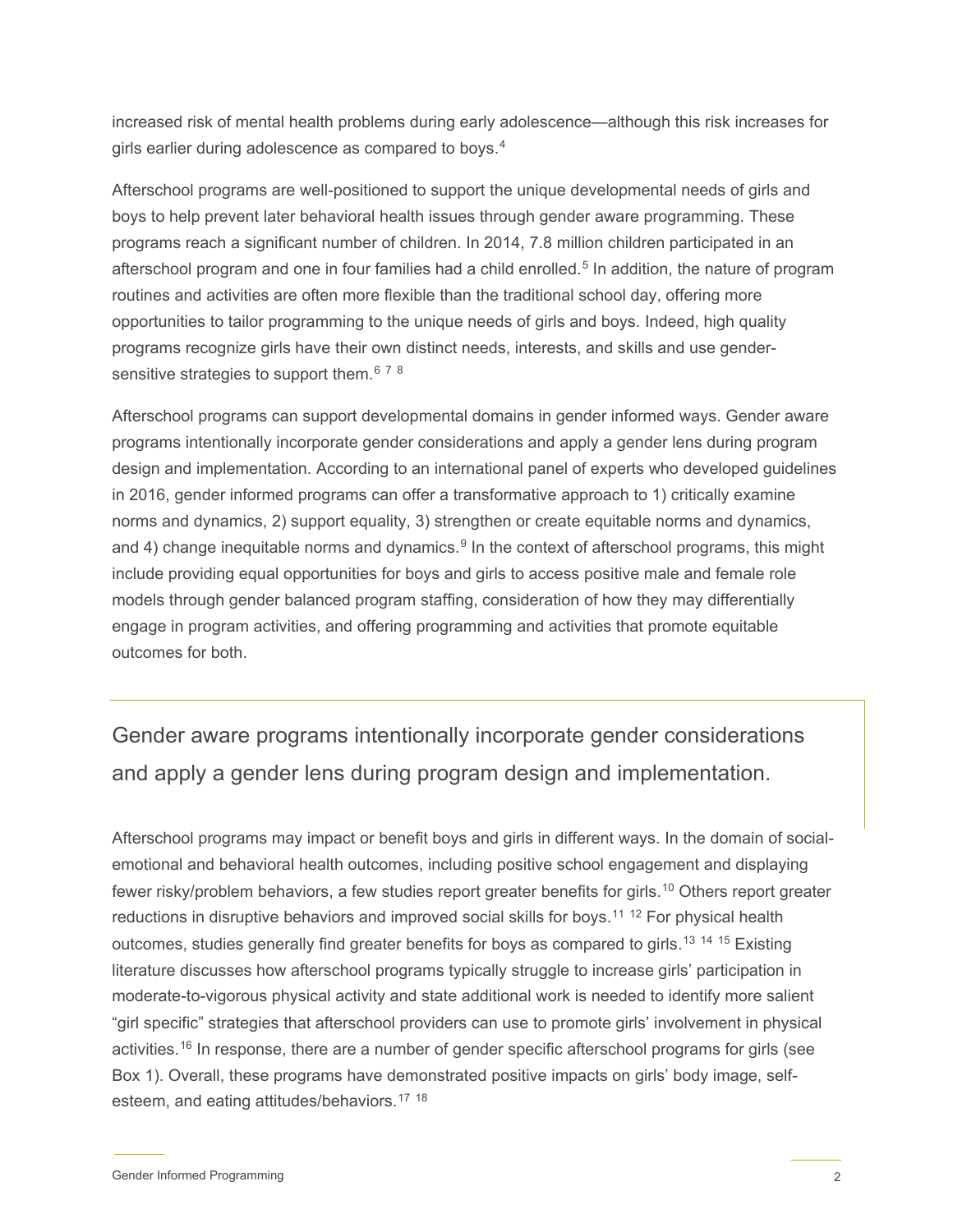### **Box 1: Example Afterschool Programs Targeting Girls**

#### **Girls in the Game**

The goal of Girls in the Game (GIG) is to enhance girls' health literacy, empower girls to believe they can make healthy choices, and promote self-control around healthy life choices. A randomized controlled trial of the effectiveness of GIG in promoting social-emotional and physical health in a diverse sample of low-income 8 to 12-year-old girls found small but significant improvements in their body image and nutrition knowledge, but no impact on selfesteem or body mass index.

#### **Girls on the Run**

The goal of Girls on the Run (GOTR) is to educate and prepare girls for a lifetime of healthy living and improve self-esteem, body image, and healthy eating attitudes. Two quasiexperimental studies of the impact of GOTR on social-emotional and physical health for predominately White 8 to 13-year-old girls found positive program impacts on self-esteem, body size satisfaction, eating attitudes/behaviors, physical and running self-concept, and fear of becoming fat.

### Overview of Brief

This brief summarizes how five afterschool programs—serving elementary age children and representing diverse geographic regions, settings, and populations served—view their roles and contributions to provide gender-aware afterschool programming. For an overview of the study, see the related brief entitled *"Providing an Essential Service: An Overview of Afterschool Program Support of Children's Social-Emotional, Behavioral, and Physical Health During Middle Childhood."* Findings were gathered through interviews with multiple program staff and observations of activities during the two-day site visits to answer the following:

- Is afterschool program staffing gender balanced?
- What evidence is there of gender aware programming?

### Gender Balanced Staffing

With the exception of one program, afterschool programs were staffed by mostly females, but interest in hiring more male staff was expressed by the other programs.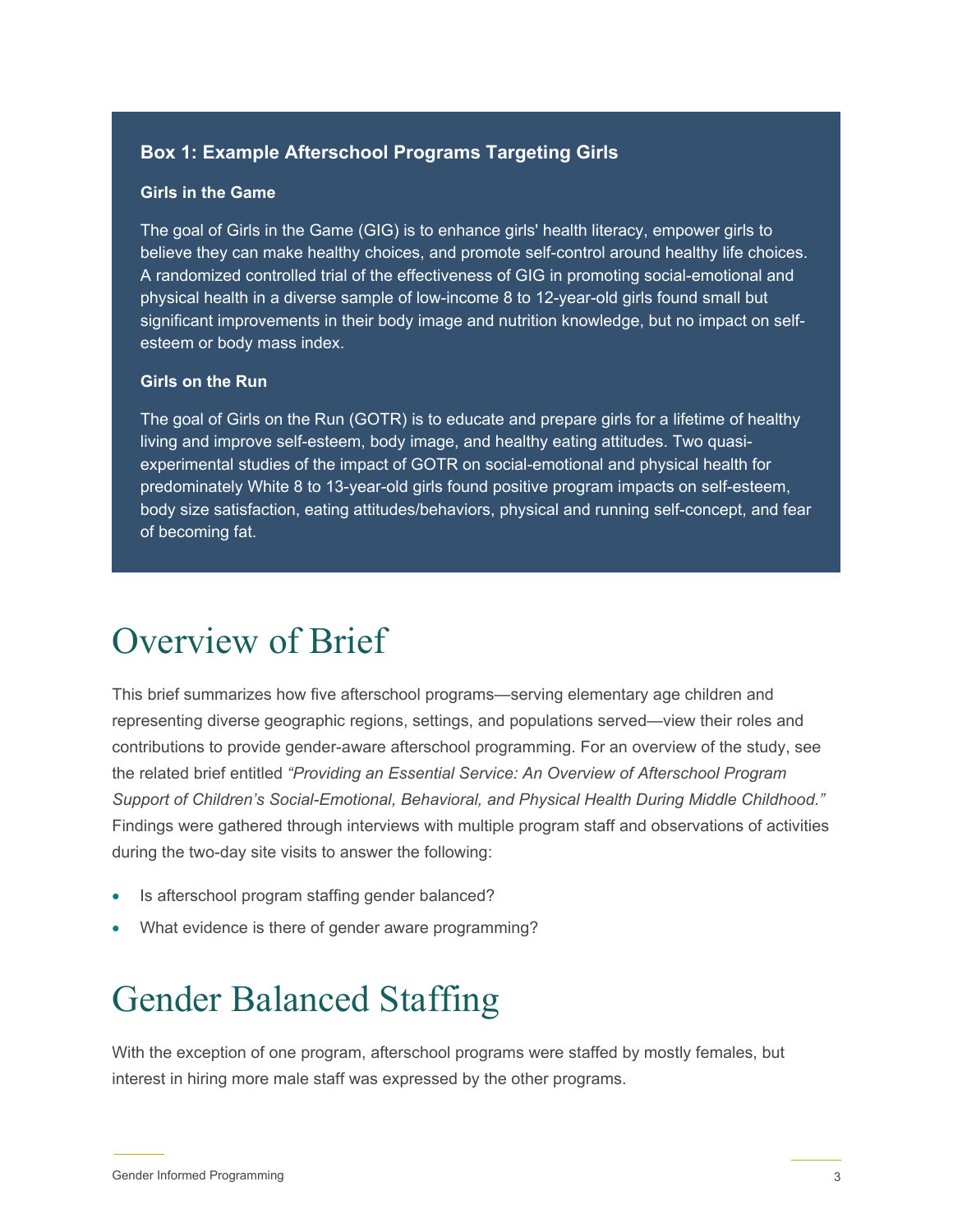**Balance of gender in staff.** Program staff completed a short demographic questionnaire asking them to identify their genders. Two programs have entirely female staff. Two others have all female staff with the exception of a male administrator at each. One has a balance of both male and female staff as frontline providers and supervisors but with female administrators.

**Valuing a gender balanced staff.** The two programs without male staff expressed an interest and desire to hire more males. They found recruiting and hiring male staff challenging and discussed how having them, especially as frontline providers, would be beneficial for program dynamics and would provide positive male role models for both boys and girls.

*"We have mainly female staff, so I would love to bring into the program males who can model for boys, sensitivity, kindness, power, passion."*

*"That's a challenge too. I've been trying to move just to have some type of balance. Because I think a male presence changes the dynamic even with the girls and, of course with the boys."*

### Gender Aware Programming

One program provides gender specific programming. However, staff at all programs were generally reluctant to discuss gender aware programming, endorsing instead a priority on "equal opportunities" and interest in supporting each child's individual needs and interests.

**Equal opportunities.** Overall, staff were reluctant to acknowledge the different developmental needs of boys and girls or to discuss how these may inform programming. Instead, they described efforts to tailor activities to individual interests and abilities and expressed a value and priority on providing "equal" opportunities. Specifically, staff across programs encouraged both boys and girls to participate in activities they enjoyed and activities that would help develop particular skills or help them to be successful in life, regardless of social expectations around gender. Notably, staff explicitly encouraged girls to engage in physical activities and boys to engage in arts and crafts.

*"Gender based; I haven't thought about. What we do for the boys? What we do for the girls? Because sometimes a little girl can be very kinesthetic and emotionally less aware, and sometimes a little boy can be that way too."*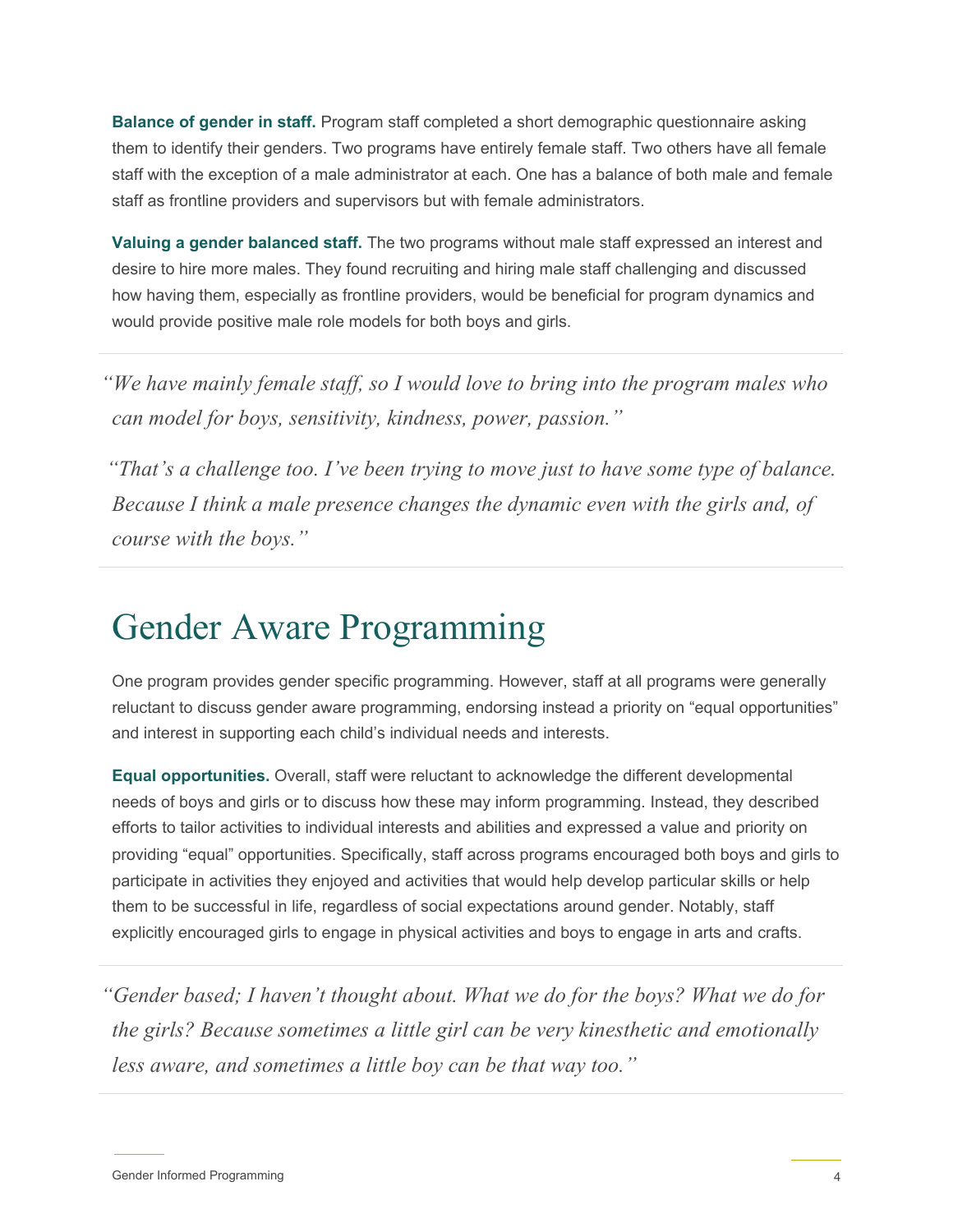**Gender specific programs.** Only one program offers gender specific programming. This includes a program for girls designed to promote bonding and positive self-concepts and a program for "boys of color" designed to promote life skills and self-confidence. This afterschool program also provides "girls only" time in the gym a few times a week, in response to girls requesting time alone to play games they enjoyed without negotiating use of space with the boys. Two other programs offer gender specific opportunities (e.g., Boy Scouts, Girl Scouts) and sometimes separate boys and girls to discuss particular issues, like self-hygiene, peer conflict resolution, or "girl empowerment."

**Boys' and girls' engagement in activities.** As mentioned, staff were generally reluctant to report differences in program options for or selections by girls and boys and attributed most observed differences to individual preferences and age; still, several staff noted that boys were more likely to engage in physical or sports activities, while girls were more likely to engage in sedentary or tabletop activities like arts and crafts. One program addressed these differences by offering dance, volleyball, and badminton—physical activities they believed would draw more enthusiasm from girls. Another site discussed how girls are more likely to participate in social activities that are generally peaceful while the boys tend to engage in activities and forms of imaginary play characterized by fighting and aggression (such as war or fighting games). Only one male staff member at a program openly discussed differences he observed between them, stating boys prefer action-oriented activities while girls prefer "glitter" and "accessories."

*"Yeah, well, I mean the continuous trend is, you know, boys are more really into action and sports and girls are more into accessories and... They're actually more knowledgeable on life day to day, girls are than boys are. Boys are just into high energy stuff."*

**Gendered cultural norms.** A few programs described parents or school personnel adhering to gendered cultural norms. For example, two programs discussed instances of parents expressing specific gender expectations for their children and the kinds of activities in which they would engage. At one program, this included a parent not wanting her daughter to play basketball. At the other program, staff discussed how parents—particularly some of the fathers—do not approve of their sons participating in "girl activities" like jewelry making or sewing. At another, a staff member discussed that at her previous job a school employee told boys that jumping rope "is not a boys' game" and how she intentionally involved the boys in jumping rope to show them if "they like to jump rope, they can jump rope." There were other instances when staff themselves expressed gendered, cultural norms and expectations. For example, staff at one program discussed the different ways they encourage boys and girls to get along, such as specifically teaching boys to open doors for the girls.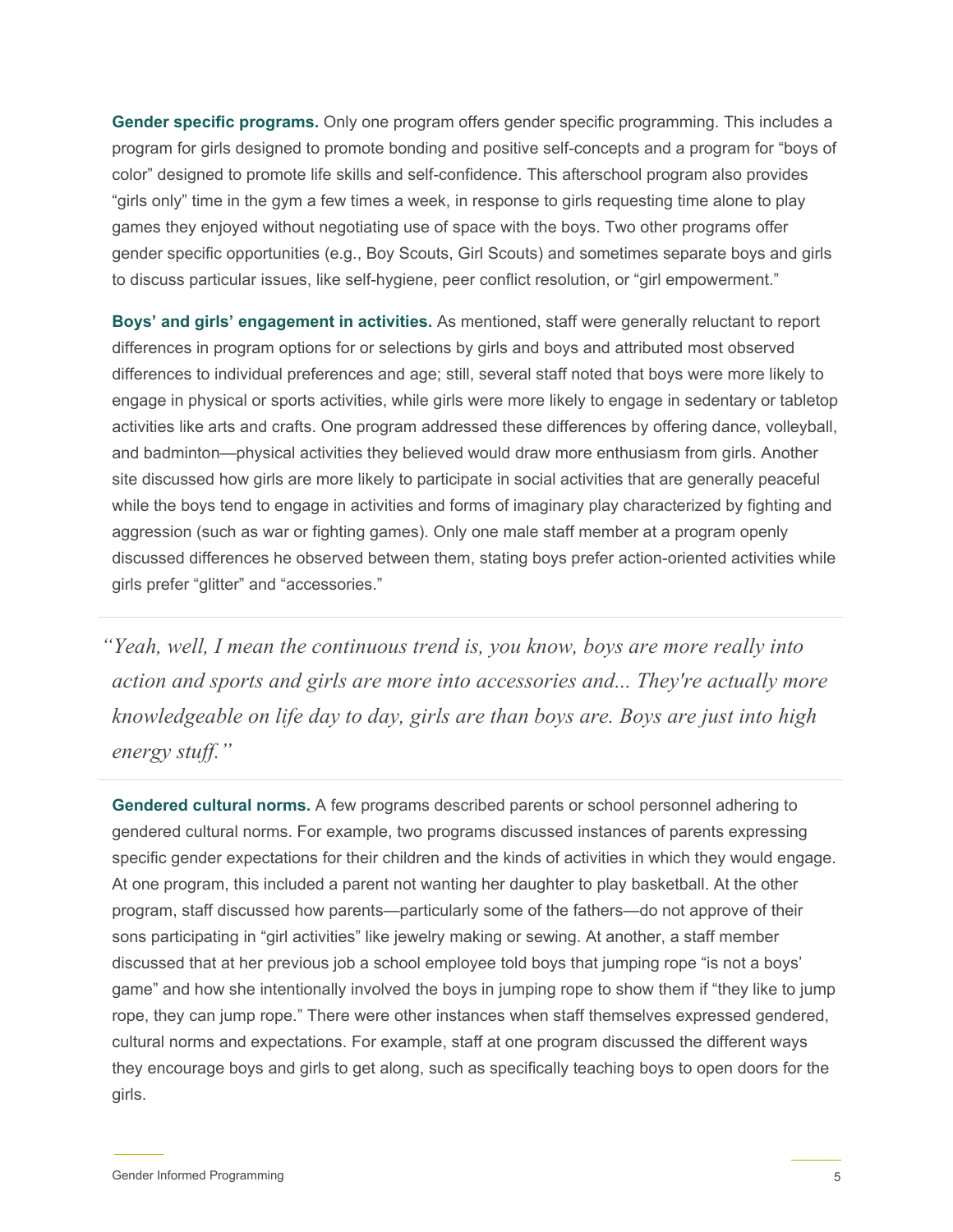*"Anything we offer to boys; we offer to girls and vice versa. Sometimes it doesn't go over so well, specifically with the dads. The moms are okay with the girls doing boy things, but the dads have an issue with the boys doing girl things."*

**Staff considerations of gender in staff-child interactions.** Three programs offered isolated examples of how they explicitly consider gender of the children in their instruction and interactions. At two programs, female staff explained that they join basketball games in front of their girls to serve as a role model, encourage girls to be physically active, and illustrate that playing sports is "for girls." At another program, a male frontline provider shared that he was hesitant to address "female stuff" because "Whoa, let a woman handle it, because you all are more understanding (in reference to resolving peer conflicts between girls in the program)."

## Program Successes and Opportunities for Improvement

Programs are dedicated to providing children equal opportunities and avoiding prescribed gendered expectations for how children engage in afterschool activities. Staff members encourage both boys and girls to participate in a wide variety of activities, including ones in which they may be less interested, with special attention to involving girls in sports and physical activities. At the same time, most programs appear to have not explicitly examined their own personal gender expectations and norms or those of their communities and afterschool programs. Instead, programs defer to genderblind policies that prioritize equal opportunity rather than selecting, designing, or providing gender informed programming.

### Implications for Policy and Practice

To fully leverage the opportunity of afterschool programs in meeting the unique needs of boys and girls, additional research and support is needed to:

• Encourage afterschool programs to become more gender aware to improve understanding, attention to, and support of the unique developmental needs of boys and girls. This might include helping afterschool programs consider how gender norms and dynamics function within the context of afterschool programs and their communities. Cultural norms surrounding gender and gender expectations vary by race, ethnicity, and age of staff and children (in afterschool programs and their surrounding communities). Raising staff awareness about this intersection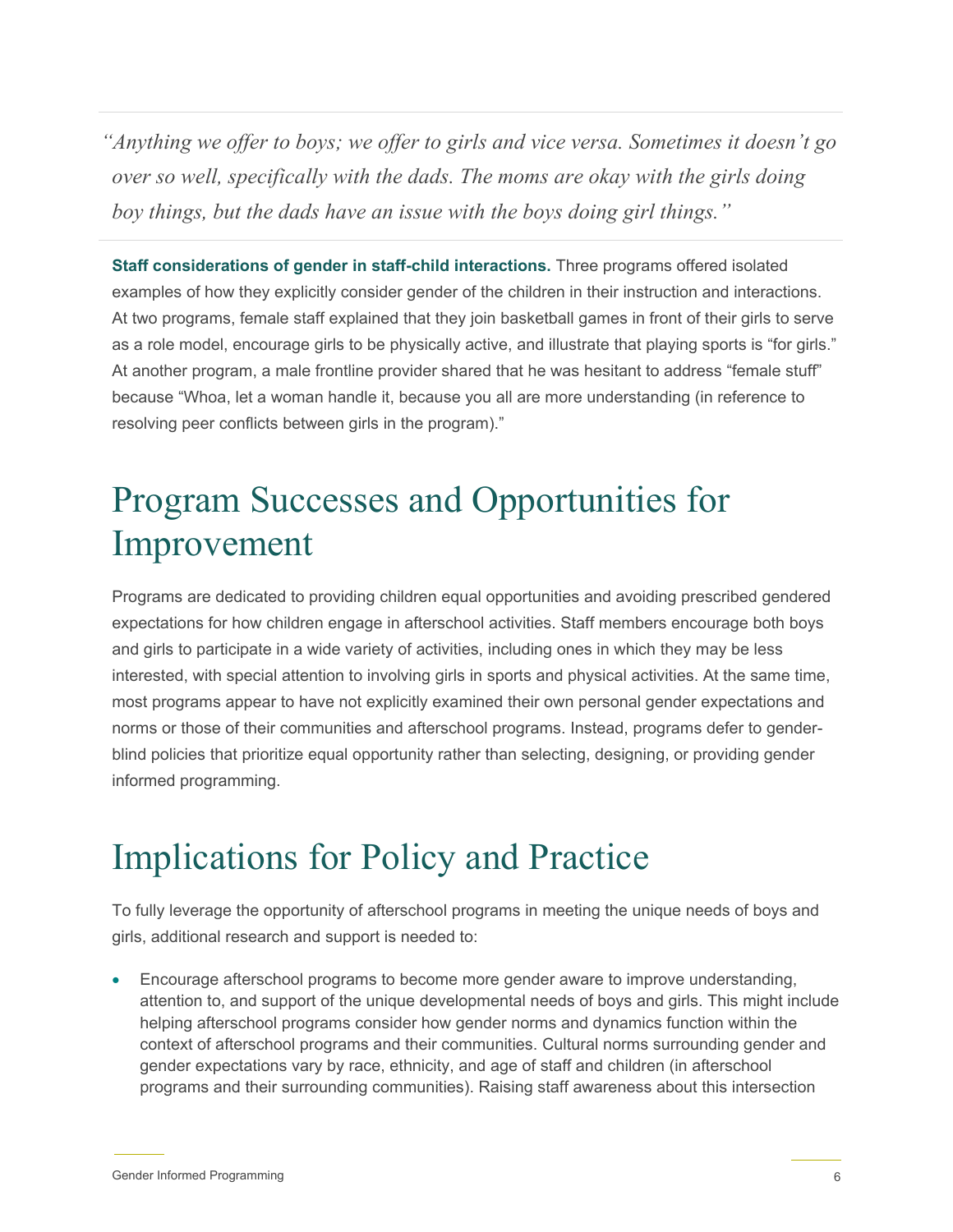may improve their attention to and support for the unique developmental needs of the boys and girls they serve.

- Examine the unique developmental needs of boys and girls during middle childhood and consider how afterschool programs can best support boys and girls to prevent later gender disparities. For example, programs can further promote engagement in physical activities to help mitigate elevated risks among girls for negative body images or mental health issues in early adolescence. Likewise, programs can consider avenues for supporting boys' social-emotional and behavioral health to prevent future concerns and possible disruptions in academic achievement.
- To support children's emerging sense of identity, both staff and children need guidance in how to safely and openly discuss behaviors, norms, and expectations. Staff may benefit from support on how to develop welcoming and accepting afterschool communities, with plans to prevent and, as necessary, address bullying as a function of children's gender identity.
- Achieve more gender balance in afterschool program staff members—especially frontline providers—to provide equitable gender dynamics. Both boys and girls can benefit from positive male and female role models. As children transition into adolescence, positive role models and healthy relationships with adults serve as an important protective factor against risks they may face (such as unstable homes or pressure to engage in risky behaviors). Providing gender balance among staff also has the potential to change children's inequitable gender norms by seeing males perform traditionally female roles of caregiving.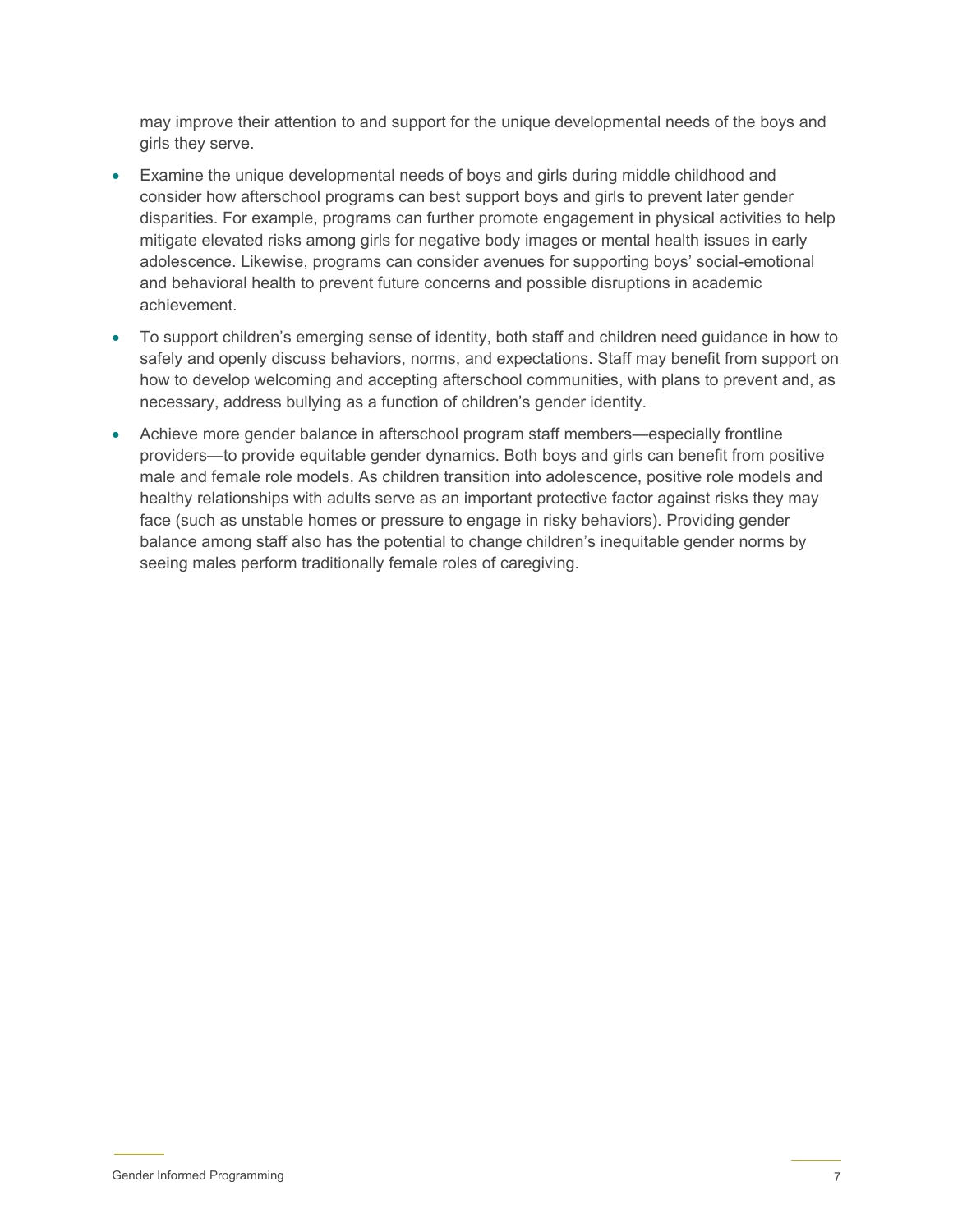### <span id="page-7-15"></span>References

<span id="page-7-16"></span><span id="page-7-0"></span> $1$  Carver, P. R., L. Yunger, J. L., & Perry, D. G. (2003). Gender identity and adjustment in middle childhood. *Sex Roles*, 49, 95-109. doi:10.1023/A:1024423012063.

<span id="page-7-17"></span><span id="page-7-1"></span><sup>2</sup> Bohnert, A. M., & Ward, A. K. (2013). Making a difference: Evaluating the Girls in the Game (GIG) after-school program. *The Journal of Early Adolescence*, 33(1), 104-130. doi:10.1177/0272431612466174

<span id="page-7-2"></span><sup>3</sup> Sifers, S. K., & Shea, D. N. (2013). Evaluations of Girls on the Run/Girls on Track to enhance selfesteem and well-being. *Journal of Clinical Sport Psychology*, 7(1), 77-85.

<span id="page-7-3"></span><sup>4</sup> Kwong, A. S., Manley, D., Timpson, N. J., Pearson, R. M., Heron, J., Sallis, H. …Leckie, G. (2019). Identifying critical points of trajectories of depressive symptoms from childhood to young adulthood. *Journal of Youth and Adolescence*, 48(4), 815-827.

<span id="page-7-4"></span>5 Afterschool Alliance. (2020). *America after 3PM: Demand grows, opportunity shrinks*. Afterschool Alliance.<http://www.afterschoolalliance.org/AA3PM/>

<span id="page-7-5"></span><sup>6</sup> Weiss, M. R., Kipp, L. E., & Bolter, N. D. (2012). Training for life: Optimizing positive youth development through sport and physical activity. *The Oxford Handbook of Sport and Performance Psychology*, 448-475.

<span id="page-7-6"></span><sup>7</sup> Dzewaltowski, D. A., & Rosenkranz, R. R. (2014). Youth development: An approach for physical activity behavioral science. *Kinesiology Review*, 3(1), 92-100.

<span id="page-7-7"></span><sup>8</sup> Zarrett, N., Cooky, C., & Veliz, P. (2019). Coaching through a gender lens: Maximizing girls' play and potential. *A Women's Sports Foundation Report*. Retrieved from [http://www.womenssportsfoundation.org/wp-content/uploads/2019/04/coaching-through-a-gender](http://www.womenssportsfoundation.org/wp-content/uploads/2019/04/coaching-through-a-gender-lens-executive-summary-web-1.pdf)[lens-executive-summary-web-1.pdf](http://www.womenssportsfoundation.org/wp-content/uploads/2019/04/coaching-through-a-gender-lens-executive-summary-web-1.pdf) 

<span id="page-7-8"></span>9 Retrieved from [https://www.igwg.org/wp-content/uploads/2017/05/FG\\_GendrIntegrContinuum.pdf](https://www.igwg.org/wp-content/uploads/2017/05/FG_GendrIntegrContinuum.pdf)

<span id="page-7-9"></span><sup>10</sup> Lerner, R. M., & Lerner, J. V. (2013). *The positive development of youth: Comprehensive findings from the 4-H Study of Positive Youth Development*. Institute for Applied Research in Youth Development.

<span id="page-7-10"></span><sup>11</sup> James-Burdumy, S., Dynarski, M., & Deke, J. (2007). When elementary schools stay open late: Results from the national evaluation of the 21st Century Community Learning Centers program. *Educational Evaluation and Policy Analysis*, 29(4), 296-318. doi:10.3102/0162373707309077

<span id="page-7-11"></span> $12$  Kauh, T. J. (2011). AfterZone: Outcomes for youth participating in Providence's citywide afterschool system. *Philadelphia, PA: Public/Private Ventures*, 1-109.

<span id="page-7-12"></span><sup>13</sup> Beets, M. W., Weaver, R. G., Turner-McGrievy, G., Huberty, J., Ward, D. S., Pate, R. R., Freedman, D., Hutto, B., Moore, J.B., Bottai, M., Chandler, J., Brazendale, K, & Beighle, A. (2016). Physical activity outcomes in afterschool programs: A group randomized control trial. *Preventive Medicine*, 90, 207-215.

<span id="page-7-13"></span><sup>14</sup> de Heer, H. D., Koehly, L., Pederson, R., & Morera, O. (2011). Effectiveness and spillover of an after-school health promotion program for Hispanic elementary school children. *American Journal of Public Health*, 101(10), 1907-1913. doi:10.2105/AJPH.2011.300177

<span id="page-7-14"></span><sup>15</sup> London, R. A., & Gurantz, O. (2013). Afterschool program participation, youth physical fitness, and overweight. *American Journal of Preventive Medicine*, 44(3, Suppl 3), S200-S207. doi:10.1016/j.amepre.2012.11.009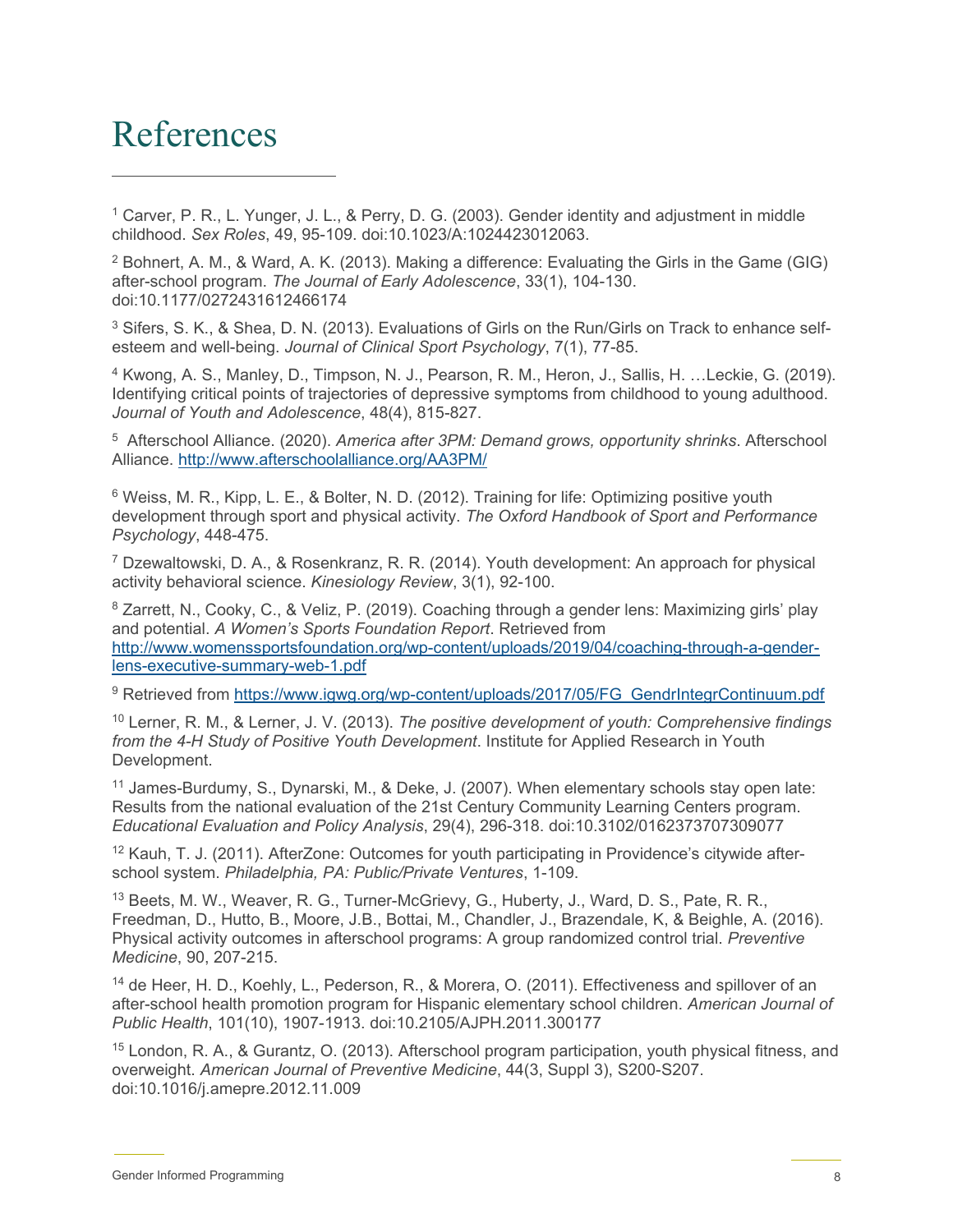<sup>16</sup> Zarrett, N., Sorensen, C., & Skiles-Cook, B. (2015). Physical and social-motivational contextual correlates of youth physical activity in underserved afterschool programs. *Health Education and Behavior*, 1-12.

<sup>17</sup> DeBate, R. D., & Thompson, S. H. (2005). Girls on the Run: Improvements in self-esteem, body size satisfaction and eating attitudes/behaviors. *Eating and Weight Disorders*, 10(1), 25-32. doi:10.1007/BF03353416

<sup>18</sup> Martin, J. J., Waldron, J. J., McCabe, A., & Choi, Y. S. (2009). The impact of 'Girls on the Run' on self-concept and fat attitudes. *Journal of Clinical Sport Psychology*, 3(2), 127-138.